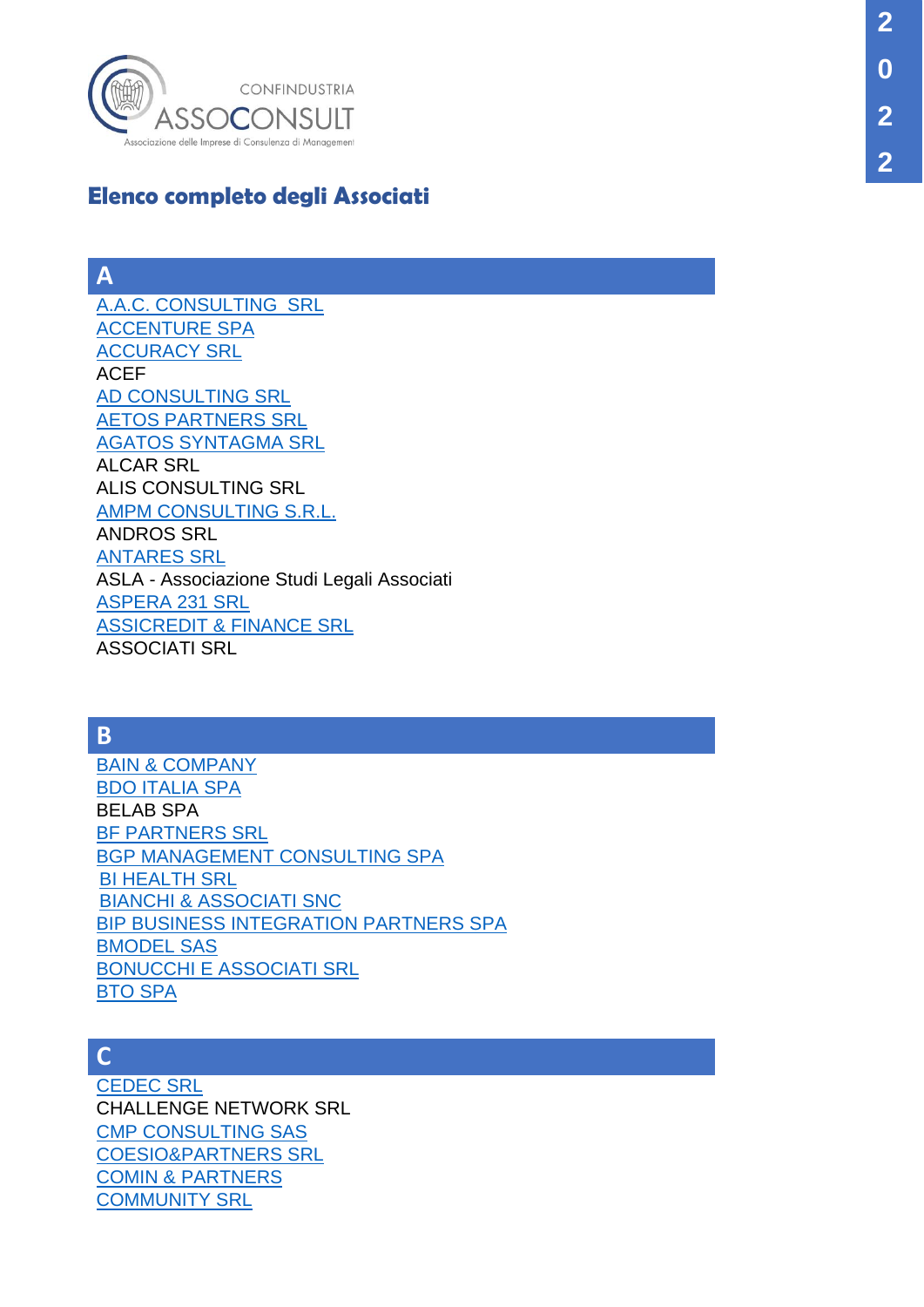

[CONSILIA CFO SRL](http://www.assoconsult.org/imprese-associate/consilia-cfo/) [CUBO SOCIETA' CONSULENZA AZIENDALE SRL](http://www.assoconsult.org/imprese-associate/cubo/)

**D**

DAVIDE PIOL & ROLANDO ZANELLA [DELOITTE CONSULTING SRL](http://www.assoconsult.org/imprese-associate/deloitte-consulting/) DELOITTE & TOUCHE SPA [DIRECTION SAS](http://www.assoconsult.org/imprese-associate/direction/) [DYNAMOS SVILUPPO ORGANIZZATIVO E FORM. SRL](http://www.assoconsult.org/imprese-associate/dynamos/) [DXC TECHNOLOGY](http://www.assoconsult.org/imprese-associate/dxc-techonology/)

**E**

ECOCONSULT NORTH WEST SRL [ELLE di Laura Tinari e C. SAS](http://www.assoconsult.org/imprese-associate/elle/) [EQUILIBRIUM SRL](https://www.assoconsult.org/imprese-associate/equilibrium-adr-firm/) [ERA GLOBAL MANAGEMENT](https://www.assoconsult.org/imprese-associate/era-global-management-srl/) [EUROGROUP CONSULTING](https://www.assoconsult.org/imprese-associate/eurogroup-consulting/) [EUROMEDPARTNER](https://www.assoconsult.org/imprese-associate/euromed-partner/) [EXAGON](http://www.assoconsult.org/imprese-associate/exagon-srl/) SRL

**F**

[F.P. & PARTNERS SAS](http://www.assoconsult.org/imprese-associate/fppartners/)

**G**

[GALGANO & ASSOCIATI CONSULTING](https://www.assoconsult.org/imprese-associate/galgano-e-associati-consulting/) [GESTA SRL](http://www.assoconsult.org/imprese-associate/gesta/)

## **H**

HANNAH SRL [HARPO MANAGEMENT SRL](http://www.assoconsult.org/imprese-associate/harpomanagement/) [HENGI SRL](https://www.assoconsult.org/imprese-associate/hengi-srl/) [HIRTOS EXECUTIVE SEARCH SRL](http://www.assoconsult.org/imprese-associate/hirtos-executive-search/) [HSL CONSULTING SRL](https://www.assoconsult.org/imprese-associate/hsl-consulting-srl/)

**I** [I.C. STUDIO SRL](http://www.assoconsult.org/imprese-associate/icstudio/)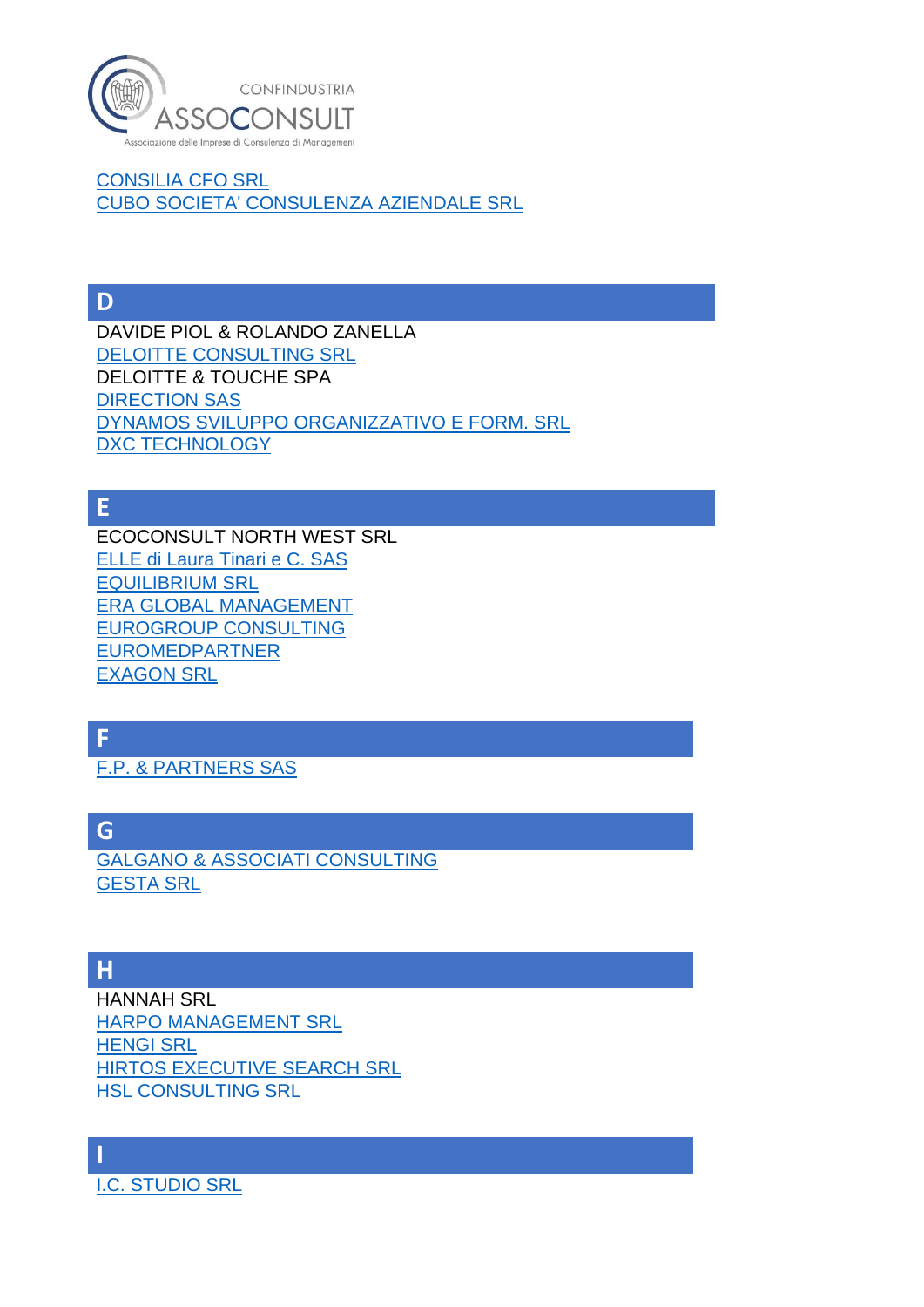

[ICONSULTING SPA](https://www.assoconsult.org/imprese-associate/iconsulting-spa/) I&S SRL [IMPRESE DI TALENTO SRL](https://www.assoconsult.org/imprese-associate/imprese-di-talento-srl/) [INEMA SRL](http://www.assoconsult.org/imprese-associate/inema/) [INIZIATIVA ADVISORS SRL](http://www.assoconsult.org/imprese-associate/iniziativa/) [INTELLERA CONSULTING SRL](https://www.assoconsult.org/imprese-associate/intellera-consulting/) INVESTIMENTI DIREZIONE SERVIZI E CONSULENZA SRL [ISAC SRL](https://www.assoconsult.org/imprese-associate/isac-srl/) ISG - [INFORMATION SERVICES GROUP](http://www.assoconsult.org/imprese-associate/isg-italia/)

**J**

JOB CONSULT SRL

**K**

[KEY2PEOPLE EXECUTIVE SEARCH SRL](http://www.assoconsult.org/imprese-associate/key2people/) [KPMG ADVISORY SPA](http://www.assoconsult.org/imprese-associate/kpmg-advisory/)

**L**

[LATTANZIO GROUP](http://www.assoconsult.org/imprese-associate/lattanzio-kibs-spa/) [LBA CONSULTING SRL](http://www.assoconsult.org/imprese-associate/lbaconsulting/) LEVER SERVICE SRL [LOVATI & ASSOCIATI](https://www.assoconsult.org/imprese-associate/lovati-e-associati/)

### **M**

[MARAZZI & ASSOCIATI](https://www.assoconsult.org/imprese-associate/marazzi-e-associati/) [MARZIA PIERI E ASSOCIATI SRL UNIPERSONALE](http://www.assoconsult.org/imprese-associate/marzia-pieri-e-associati/) MARSH SPA Marketing Research System Srl - MRS [MANENT CONSULTING](https://www.assoconsult.org/imprese-associate/manent-consulting/) [MERCER ITALIA SRL](http://www.assoconsult.org/imprese-associate/mercer/) [MERIDIANA ITALIA SRL](http://www.assoconsult.org/imprese-associate/meridiana/) [METHA SRL](http://www.assoconsult.org/imprese-associate/metha/) [MODA RESEARCH](http://www.assoconsult.org/imprese-associate/moda-research/) [MR COSTANTINO & PARTNERS](http://www.assoconsult.org/imprese-associate/mr-costantino-partners/)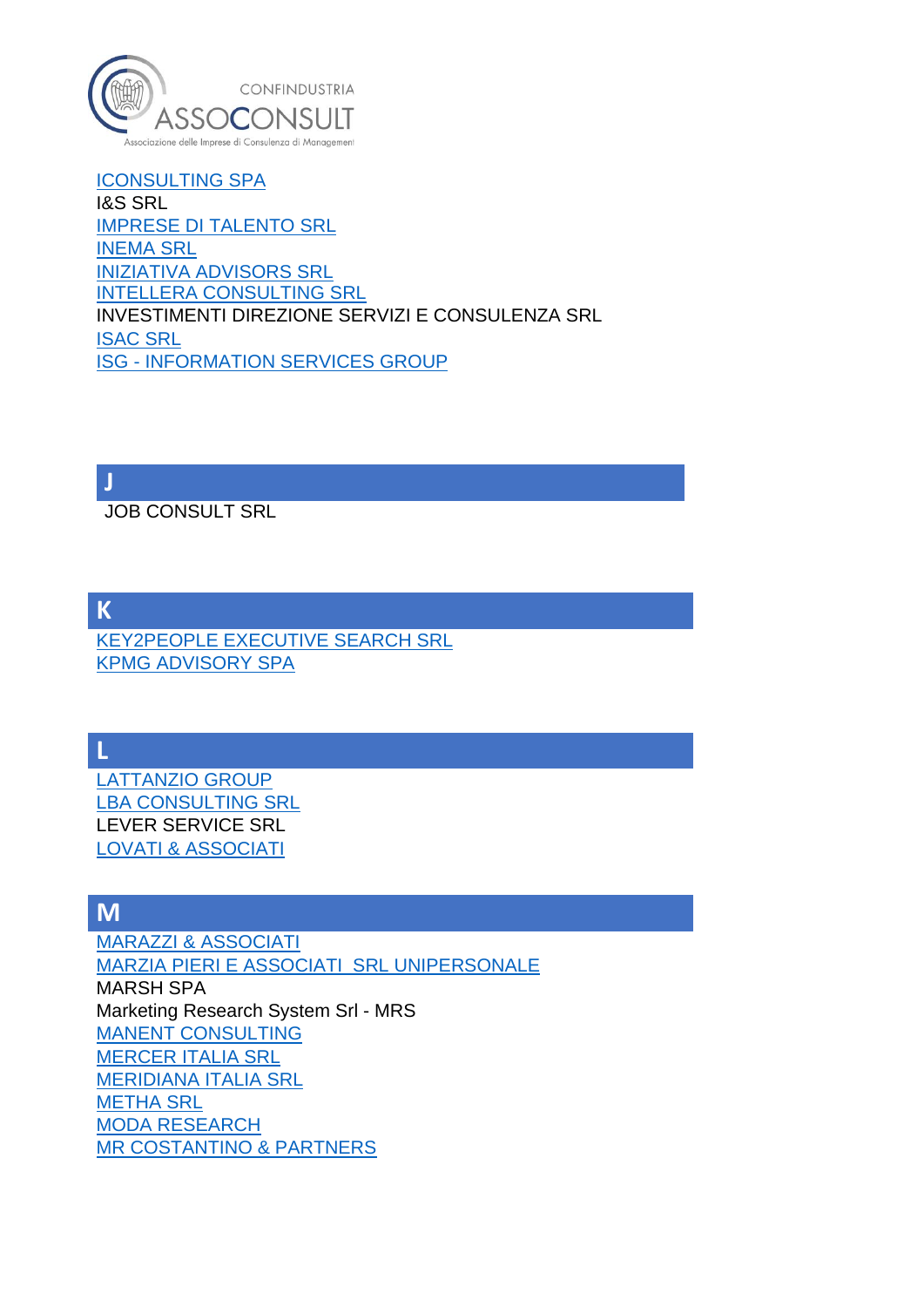

**N** NEMESI SRL [NET CONSULTING CUBE SRL](http://www.assoconsult.org/imprese-associate/netconsulting-cube/) NETALIA SRL [NIEDERDOF ITALIA SRL](https://www.assoconsult.org/imprese-associate/niederdof-italia/) [NOVA CONSULTING SRL](http://www.assoconsult.org/imprese-associate/novaconsulting/) [NTT DATA](http://www.assoconsult.org/imprese-associate/nttdata/)

**O**

OPPORTUNITY SRLS

**P**

[P.A. ADVICE SPA](http://www.assoconsult.org/imprese-associate/pa-advice/) [PARVA CONSULTING SPA](http://www.assoconsult.org/imprese-associate/parva-consulting/) PWC - PRICEWATERHOUSECOOPERS ADVISORY SRL [PROTIVITI SRL](http://www.assoconsult.org/imprese-associate/protiviti/)

**Q**

[QINTESI SPA](https://www.assoconsult.org/imprese-associate/qintesi/) [QUADRA RESEARCH SRL](http://www.assoconsult.org/imprese-associate/quadra-research/) QS SRL

**R**

[REWIND SRL](https://www.assoconsult.org/imprese-associate/rewind/) RIGHT MANAGEMENT SRL [RIGI SAS DI SINATRA LUCIA RITA](http://www.assoconsult.org/imprese-associate/rigi/)

**S** [S.G.C. GRECU CONSULTING PARTNERS SRL A SOCIO UNICO](http://www.assoconsult.org/imprese-associate/sgc-grecu-consulting/) [SCS AZIONINNOVA S.P.A.](http://www.assoconsult.org/imprese-associate/scs-azioninnova/)